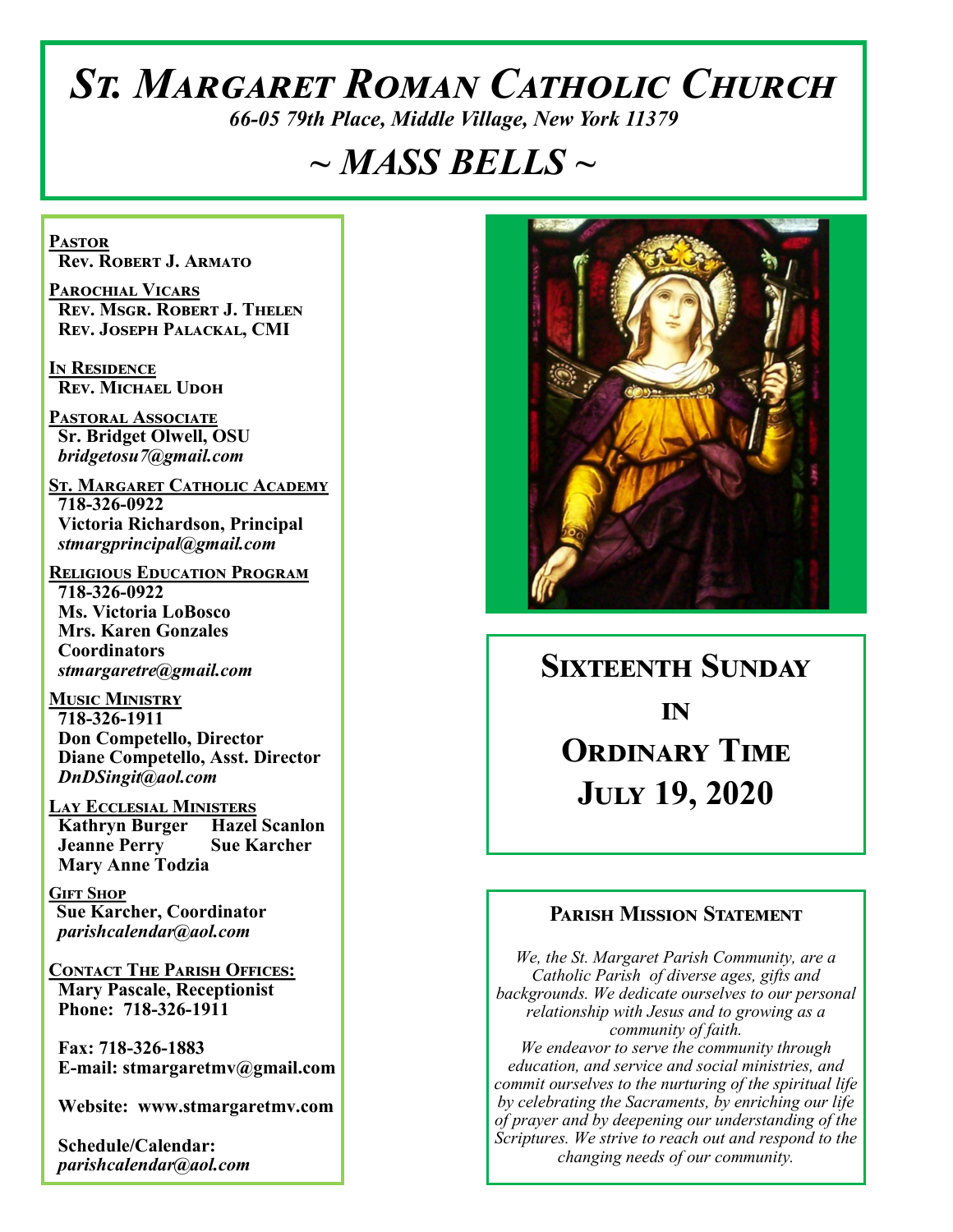## *MASSES FOR THE WEEK*

| SUN.<br>7:30<br>9:00<br>10:30<br><b>NOON</b><br>5:00PM | <b>JULY 19 - SIXTEENTH SUNDAY</b><br><b>IN ORDINARY TIME</b><br>Leo McMenna<br>Daniele Bussa/Geraldine Ciaccio<br>People of the Parish<br>David P. Jones (BIRTH)<br>Patrick & Mary (Kett) Morrissey |
|--------------------------------------------------------|-----------------------------------------------------------------------------------------------------------------------------------------------------------------------------------------------------|
| MON.                                                   | <b>JULY 20 - STS, MARGARET/</b><br><b>APOLLINARIS</b>                                                                                                                                               |
| 7:00                                                   | <b>Augie DeSimone</b>                                                                                                                                                                               |
| 9:00                                                   | People of the Parish                                                                                                                                                                                |
| TUE.                                                   | <b>JULY 21 - ST. LAWRENCE OF</b><br><b>BRINDISI</b>                                                                                                                                                 |
| 7:00                                                   | Joe Van Schaiek                                                                                                                                                                                     |
| 9:00                                                   | Anne Abbruzzese                                                                                                                                                                                     |
| WED.                                                   | <b>JULY 22 - ST. MARY MAGDALINE</b>                                                                                                                                                                 |
| 7:00                                                   | Joe DiChiaro                                                                                                                                                                                        |
| 9:00                                                   | <b>Robert Thoering</b>                                                                                                                                                                              |
| THU.                                                   | JULY 23 - ST. BRIDGET                                                                                                                                                                               |
| 7:00                                                   | <b>Tom Brucato</b>                                                                                                                                                                                  |
| 9:00                                                   | <b>Helen Moskal</b>                                                                                                                                                                                 |
| FRI.                                                   | <b>JULY 24 - ST. SHARBEL MAKLUF</b>                                                                                                                                                                 |
| 7:00                                                   | Rosemarie Sparacio                                                                                                                                                                                  |
| 9:00                                                   | <b>Madaline Sepe</b>                                                                                                                                                                                |
| SAT.                                                   | JULY 25 - ST. JAMES                                                                                                                                                                                 |
| 9:00                                                   | <b>Collective: Denise Vaicels</b>                                                                                                                                                                   |
| 5:00PM                                                 | <b>John Maunsall</b>                                                                                                                                                                                |
| SUN.                                                   | <b>JULY 26 - SEVENTEENTH SUNDAY</b><br>IN ORDINARY TIME                                                                                                                                             |
| 7:30                                                   | Donna Roemmelt                                                                                                                                                                                      |
| 9:00                                                   | Guido & Anna Carosi                                                                                                                                                                                 |
| 10:30                                                  | Margaret M. Forte (ANNI)                                                                                                                                                                            |
| <b>NOON</b>                                            | People of the Parish                                                                                                                                                                                |
| 5:00PM                                                 | <b>Fred Basedow</b>                                                                                                                                                                                 |

*THE CHURCH IS OPEN FOR ALL WEEKDAY AND WEEKEND MASSES, USING THE REGULAR SCHEDULE. PLEASE WEAR A FACEMASK AND PRACTICE SOCIAL DISTANSING.*

## **PARISH INFORMATION**

**Rectory Office Hours Monday - Friday - 9am to Noon and 1pm to 5pm Saturday - by appointment Sunday - closed**

**CONFESSIONS** - **temporarily by appointment with a priest.** 

**NOVENA** to Our Lady of the Miraculous Medal Mondays after the 9am Mass. **SUSPENDED**

**THE ROSARY AND DIVINE MERCY** devotion are prayed every morning in the church at 8:30am. **SUSPENDED**

**BAPTISMS** take place every Sunday as needed. Please call the rectory for an appointment and to register your child.

**WEDDINGS MUST** be scheduled at least six months in advance by appointment with a priest or a deacon. Please call the rectory office. For marriage preparation information visit www.pre-cana.org.

**THE ENGLISH CHOIR** rehearses on Tuesday, at 7 pm in the Church. Tenors and baritones needed! **SUSPENDED**

**IL CORO ITALIANO** prattica ogni Domenica prima della Messa Italiana. **SUSPENDED**

**THE YOUTH CHOIR** rehearses on Monday, from 6-7 pm in the Church. For more info, DnDsingit@aol.com **SUSPENDED**

**BOY SCOUT TROOP #119** meets on Tuesdays from 7:15-9 pm in the Parish Hall. New members are welcome, age 10 1/2 & up. Call Mr. Krzewski, 718-894-4099. **SUSPENDED**

**CUB PACK #119** meets on Mondays from 7-8:30 pm in the Parish Hall. New members welcome, age 6 to 10-1/2. Call Mr. Krzewski, 718-894-4099. **SUSPENDED**

**SENIOR CITIZENS** meet every Wednesday at 12 Noon in the Parish Center. **SUSPENDED**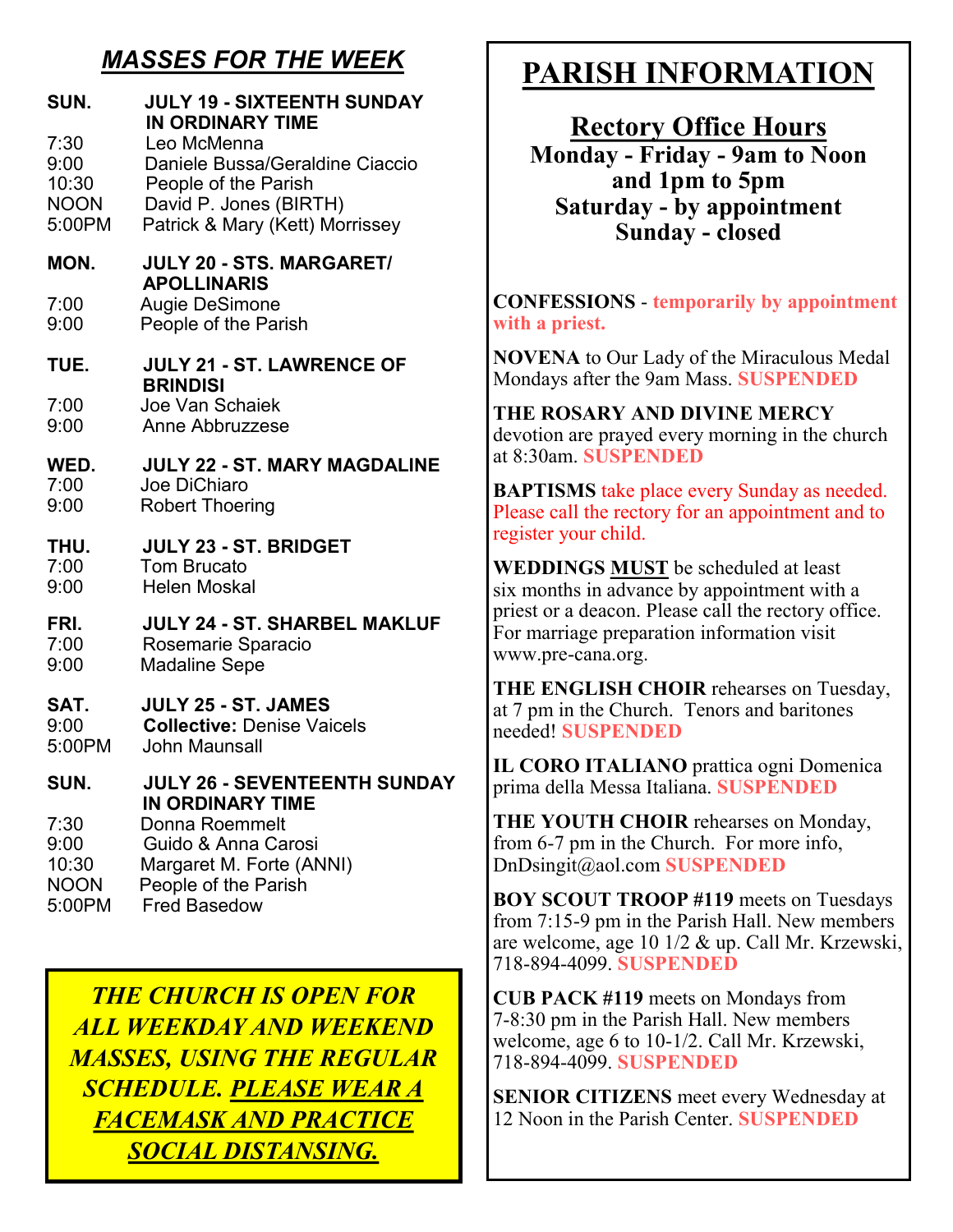# PLEASE PRAY FOR OUR SICK

Connie Faccibene, Linda Frazier, Cari Ann Falk-LoBello, Glen Falk, Ronald Frazier, Robert Sabini, Lee Falk, Scott White, McKinley Kelleher, Sean Harrison, Justin James Quirke, Elizabeth Ott, Mary Harrison, John Murphy, Anne McGinnis, Norma Voyer, Vicky Turato, Julio Pelaez, Maritza Gutierrez, Graciela Mora, Cindy Mulore, Salvatore Tuttolomondo, Gloria Mojica, Gloria Pemaj, Anne Gorian, Allen McConville, Joseph Simon, Jack Marchindiondo, The Scaturro Family, Louis Pittelli, Marion Caracciola, Giovanni Campo, Edward Stoltzenberg, Louis Pittelli, James Graff, Carol Arevalo, Immaculate Marge D'Elia, Jim O'Friscoll, Mary Rigovich, Matteo Sabini, Bob Biolsi, The Mojica Family, Msgr. Leonard Badia, Matthew Zender, Cathie Greulich, Joseph & Mary Augustine, Anthony Pittelli, Josephine Hartnett, Karen Schaefer, Jill Archbold, Fr. Paul Weirichs CP, Hannah Lehman, Daniel Wilson, John Austin Bryzgornia, Dave Kazmier, John Nogiewich, Tim Rooney, Frank Ciccone, Cindy Heege, Dr. Ajay Lodha, Dr. Vincent P. Rappa, Charlie Krzewski, Helga Zender,

*The names will remain for 3 months, please call 718-326-1911 and ask for continued prayers.*

## **Prayer Requests**

**Pray for vocations to the Priesthood and Religious Life.** 

**Pray for first responders and medical personnel.**

**Please pray for our men and women from our Parish serving in the defense of our country: Lt. Col. Thomas Frohnhoefer Sgt. Robert A. Domenici** 



*WE RECALL OUR BELOVED DECEASED*

*May they rest in Christ's Peace!*

## **MEMORIALS** *WINE & HOST THIS WEEK*

*are offered in memory of James Grossi at the request of Enio e Isa Prozzi.*

*TABERNACLE LAMP THIS WEEK*

*is lit for the intention of Maria Krzewski.* 



## **THANKS!**

 Our thanks to Lorraine and Linda Mieszkowski for planting and maintaining the flowers at the entrances of our church and rectory. They have been a sign of hope in these difficult times.

## **TODAY'S READINGS**

 *Sixteenth Sunday in Ordinary Time*

Wis 12:13, 16-19 Ps 86:5-6, 9-10, 15-16 Rom 8:26-27 Mt 13:24-43 or Mt13:24-30

## **READINGS FOR THE WEEK**

| Monday:    | Mi 6:1-4, 6-8<br>Ps 50:5-6, 8-9, 16bc-17, 21, 23<br>Mt 12:38-42                                              |
|------------|--------------------------------------------------------------------------------------------------------------|
| Tuesday:   | Mi 7:14-15, 18-20<br>$Ps 85:2-8$<br>Mt 12:46-50                                                              |
| Wednesday: | Sg $3:1-4b$ or<br>2 Cor 5:14-17<br>Ps 71:1-2, 3-4a, 5-6ab, 15, 17<br>Jn 20:1-2, 11-18                        |
| Thursday:  | Jer 2:1-3, 7-8, 12-13<br>Ps 36:6-7ab, 8-11<br>Mt 13:10-17                                                    |
| Friday:    | Jer $3:14-17$<br>Jer 31:12abcd, 13<br>Mt 13:18-23                                                            |
| Saturday:  | 2 Cor 4:7-15<br>Ps 126:1bc-2ab, 2cd-3, 4-6<br>Mt 20:20-28                                                    |
| Sunday:    | 1 Kgs 3:5, 7-12<br>Ps 119:57, 72, 76-77, 127-128,<br>129-130<br>Rom 8:28-30<br>Mt 13:44-52 or<br>Mt 13:44-46 |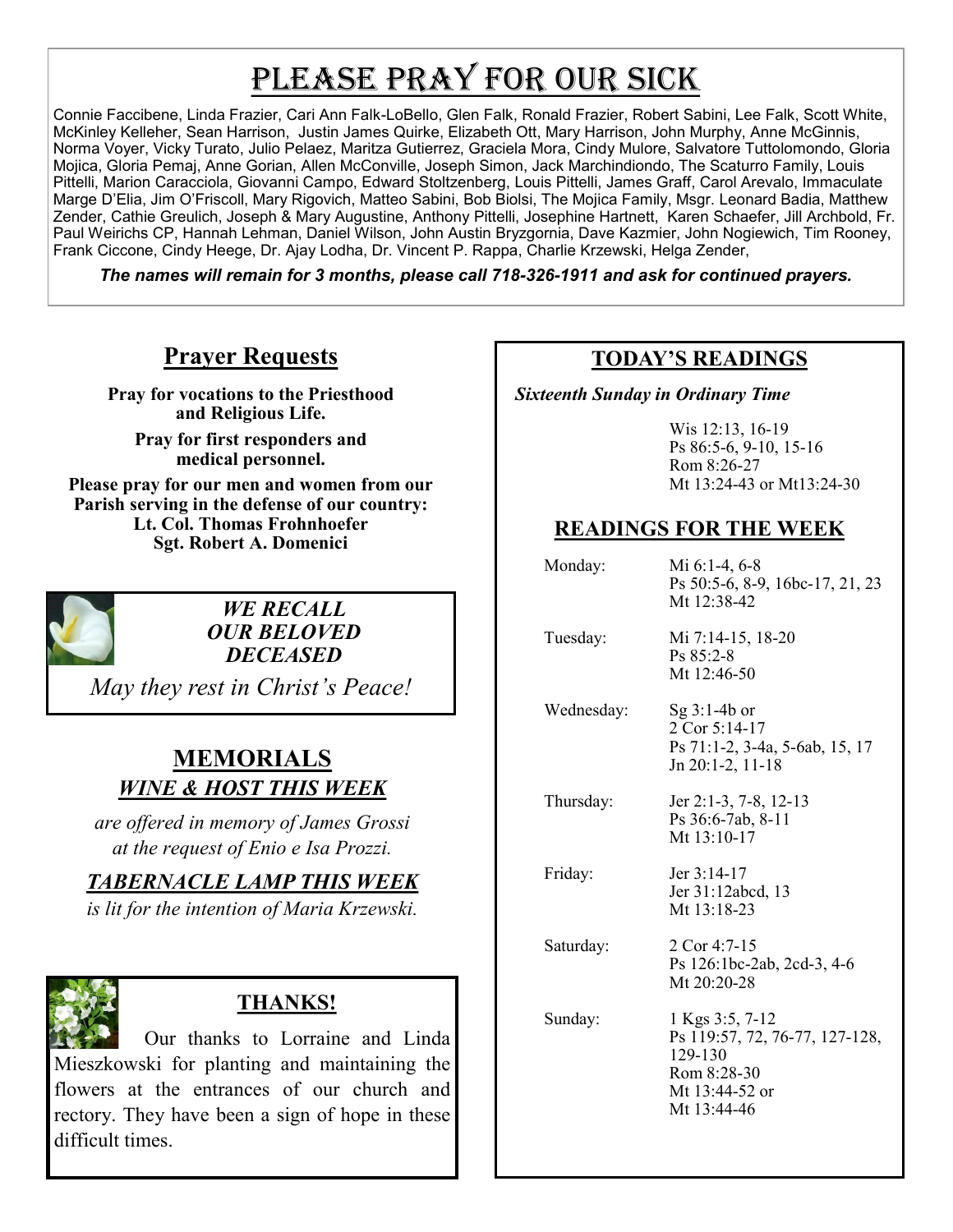*From the Pastor's Desk:*

## *"Why?"*

 How easy it is for something that is good to be invaded, even taken over, by the bad! We plant our gardens in the spring, making sure to prepare the soil and to plant carefully, only to find by midsummer that the place has become a jungle, overgrown with weeds faster than we could pull them out.

 We're living in days when a just cause, a cry for honest justice, has been hijacked by mobs of anarchists bent not only on correcting what is wrong with our society but also on destroying whatever is good with it, from laws to ideas to statues and everything else with which they disagree.

 An often-heard question is, "Why do bad people continue to exist alongside the good?" It's not a new question. It's been asked from the dawn of human history. If it were up to us, perhaps, the bad would be struck by lightning or otherwise taken out of circulation. Jesus addresses the problem with a parable in which He reminds His listeners that, while we want immediate action and results, God is more patient. Judgment will come eventually, in God's own time, when each person will answer for the way in which he/she has lived, whether for good or for bad.

 We easily forget that this life is not the be-all and end-all of our existence. We are not created for the short haul, but for eternity. Sooner or later, we all must stand before the throne of God to give account for the way in which we have used our life and the grace, time, treasures, and talents that we have received from Him. He is patient, and loving, and merciful, but He is also just. Do not play Him fool!

 Weeds cannot change into wheat, but we do have the ability to change our ways, to return to the Lord with contrite hearts, and to seek His forgiveness. Let us use well the time given us to live holy, righteous, and just lives now so as to produce good fruit and live in the Father's Kingdom for all eternity, lest we ourselves are bundled up and sent off to be burned with the weeds!

*~Fr. Armato*



*SAINT MARGARET OF ANTIOCH JULY 20*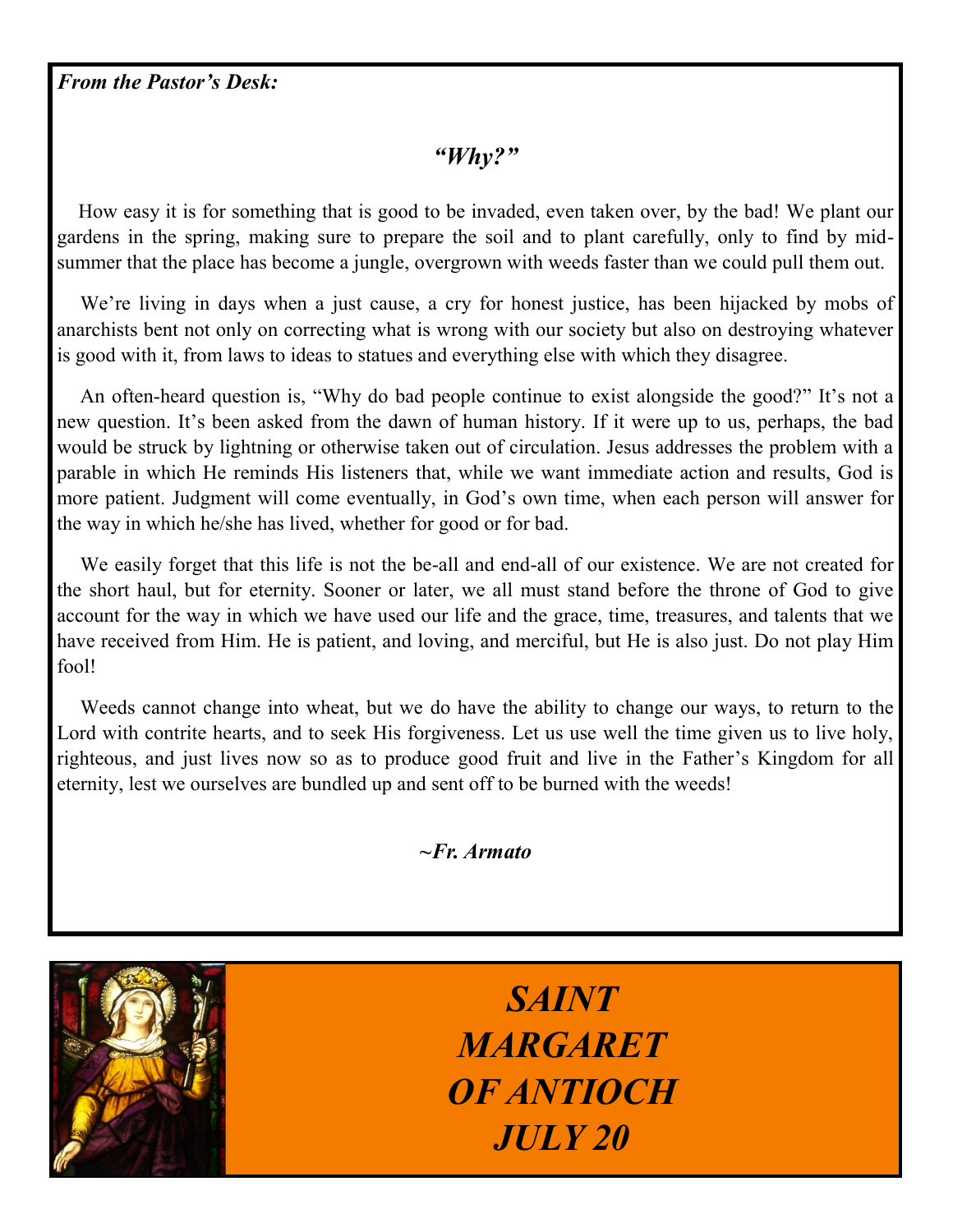### **ANNUAL CATHOLIC APPEAL**

 The **2020** *Annual Catholic Appeal* campaign is underway. Our goal for this year has been set at \$80,015.

 With about 650 families registered in the Parish, it comes to an average donation of \$125 per family. Even in these difficult times, it's certainly not a burden if we **ALL** pitch in between now and Christmas. **So far, 116 families have pledged \$43,752 (53.4%) over halfway toward our goal.**

First come your own family needs, then those of the Parish. Finally, please consider your ACA responses so that we may continue to serve the needs of our Parish and diocese.

 Make your ACA pledges at the following website, if you have not received a donation request by mail:

**www.annualcatholicappeal.org** 

#### **BUILDING OUR DATA BASE**

 We have names, street addresses, and phone numbers, but very few email addresses on record. Help us to build up our database of email addresses so that we can communicate better, especially during this medical emergency. Just email us at:

#### **stmargaretmv@gmail.com**

 Include your first and last name and a brief note to let us know how you're doing. Share with us what you would like to see in the parish - whether spiritual, social, or other wise - once we are able to gather together again.

We do NOT release this information to ANY third parties.

#### **BAPTISMS**

 The celebration of the Sacrament of Baptism has resumed, and we are registering children now. Please make an appointment at the Rectory as soon as possible. Only one child will be baptized at a time, at each of two sessions (1:30 and 2:30) each Sunday until we clear the backlog of requests.

#### **MONTHLY MEMORIAL MASS**

**HAS BEEN SUSPENDED UNTIL AUGUST.**

## **ST. VINCENT dePAUL PANTRY**

 Our St Vincent dePaul pantry has to be restocked. Please bring your contribution of food, especially non-perishables, and place your donated items in the bin located by the center entrance to the main vestibule. You can also contribute grocery store gift cards, dropping them off at the rectory.

 The pantry is open on Wednesdays and Saturdays, from 10am to 12Noon. Please observe social distancing as you wait.

## **PARISH FINANCES**

 Thanks to all of you who have sent in or dropped off your contributions using the envelopes mailed to you, or who have used weekly or monthly e-giving!

 To use *Faith Direct* for e-giving, go to the icon on our website and follow the instructions to sign up; or you can go straight to the *Faith Direct*  **website** and enter our parish code **NY299**. You can change your decision later on, as you wish.

 A special word of thanks to parishioners who have donated so generously towards the HVAC projects and what would have been regularly scheduled "second collections".

#### **BLOOD DRIVE**

 The *NY Blood Center* will conduct a blood drive in the Parish Hall on Sunday, August 16. More information will follow shortly.

 You **MUST REGISTER IN ADVANCE** with the NY Blood Center in order to donate.

#### **NO WALK-INS WILL BE ACCEPTED.**